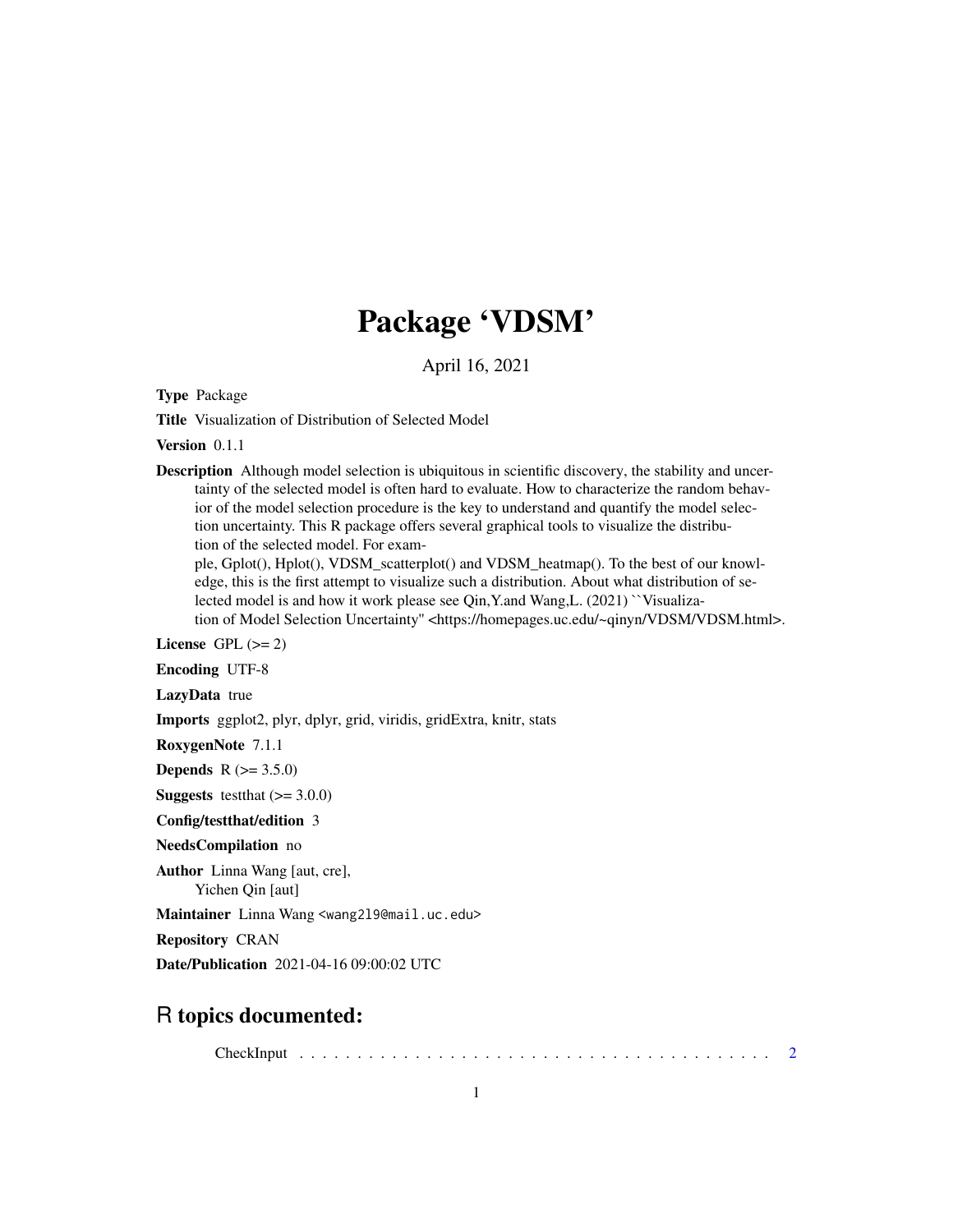#### <span id="page-1-0"></span>2 DSM\_plot

| Index |  |
|-------|--|

CheckInput *Check if the input is valid or not*

#### Description

Input a valid matrix

#### Usage

CheckInput(X, f, p)

#### Arguments

| X            | A m <sup>*</sup> p matrix which each row represents one unique model with the elements<br>either $0$ or $1$ . |
|--------------|---------------------------------------------------------------------------------------------------------------|
| $\mathbf{f}$ | A vector with m elements contain each model's frequency in X.                                                 |
| p            | The number of variate in the model                                                                            |

#### Value

The standardized matrix

| DSM_plot | DSM_plot plot the naive visualization of the distribution of selected |
|----------|-----------------------------------------------------------------------|
|          | model                                                                 |

### Description

DSM\_plot plot the naive visualization of the distribution of selected model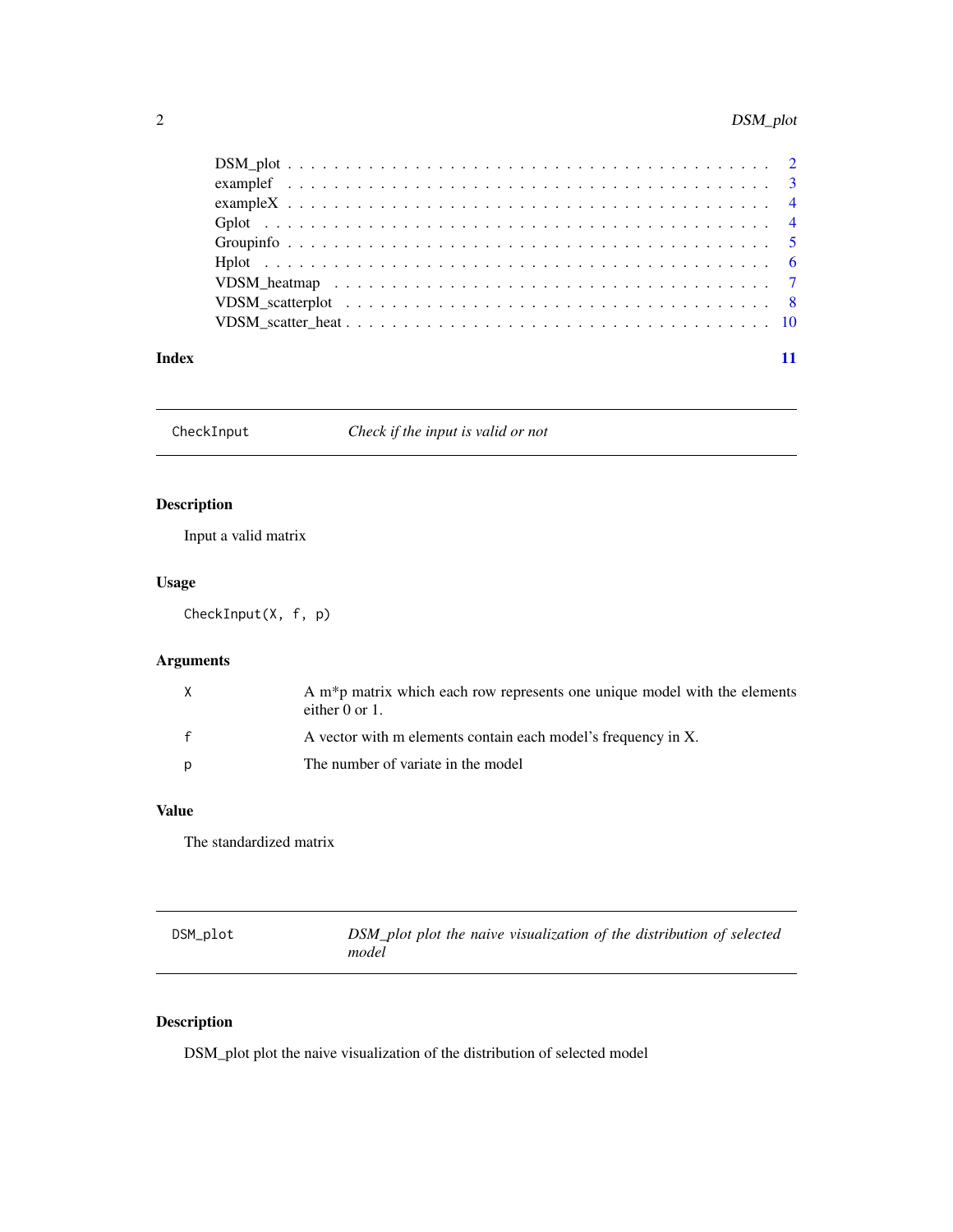#### <span id="page-2-0"></span>examplef 3

#### Usage

```
DSM_plot(
 X,
  f,
 p,
 Anchor.model = NULL,
 circlesize = NULL,
 linewidth = NULL,
  fontsize = NULL
)
```
#### Arguments

| $\mathsf{X}$ | A m*p matrix which contains m different p-dimensional models. All the ele-<br>ments are either $0$ or $1$ .                         |
|--------------|-------------------------------------------------------------------------------------------------------------------------------------|
| $\mathsf{f}$ | A vector with m elements which represent each model's frequency in X.                                                               |
| p            | The number of variate in the model                                                                                                  |
| Anchor.model | A vector containing p elements with either 1 or 0 value and must be found in X.<br>Default is the model with the highest frequency. |
| circlesize   | customize the size of the circle in the plot, default is 10.                                                                        |
| linewidth    | Customize the width of the line in the plot, default is 1.                                                                          |
| fontsize     | Customize the size of the font in the circles, default is 1.5.                                                                      |

#### Value

A summarized information of the grouped models.

#### Examples

```
data(exampleX)
X=exampleX
data(examplef)
f=examplef
p=8
DSM_example1 = DSM_plot(X,f,p)
```
examplef *examplef*

#### Description

This small data set contains the frequencies of thoes m=30 models in exampleX data set.

#### Usage

examplef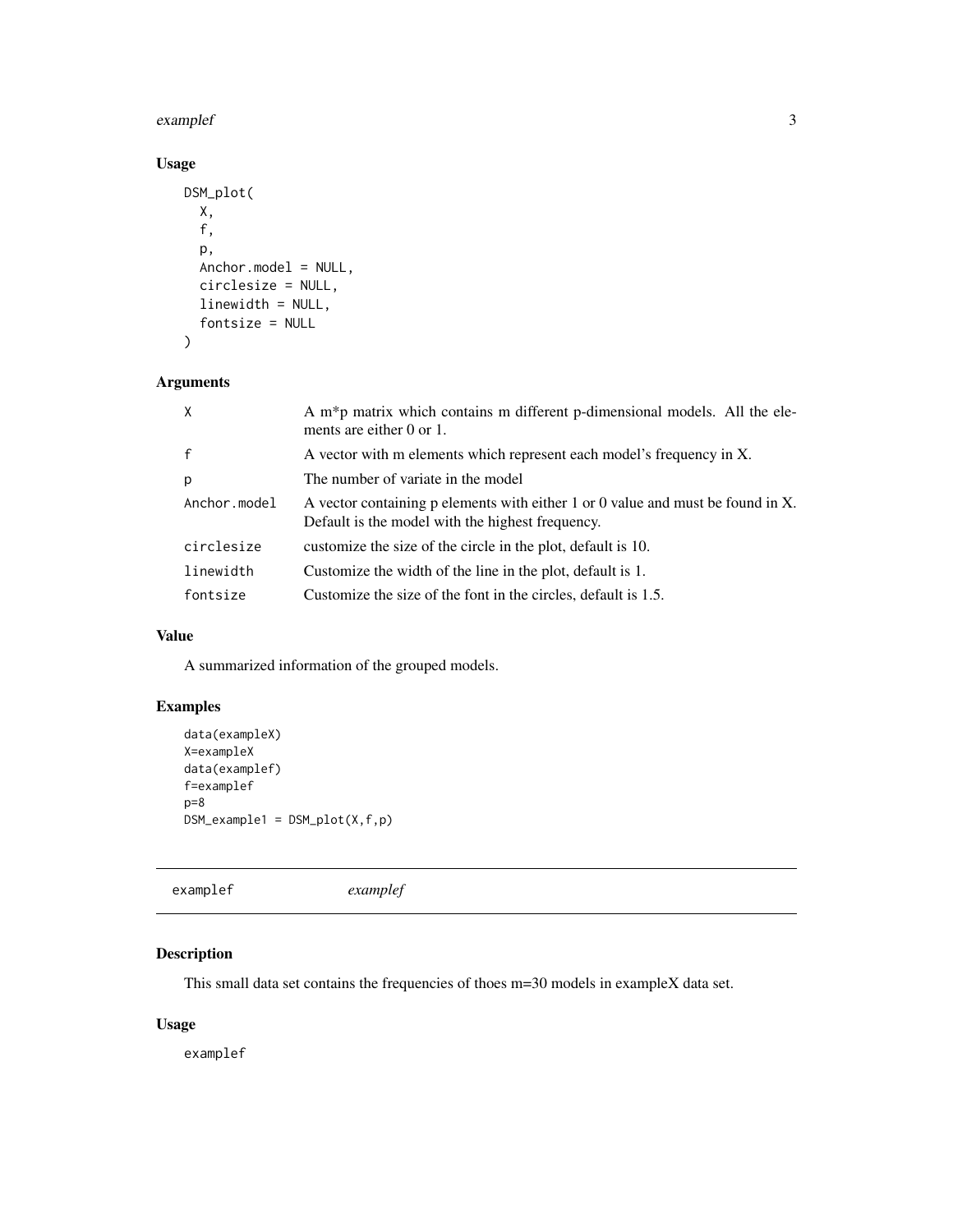#### <span id="page-3-0"></span>Format

One vector representing the information of f.

exampleX *exampleX*

#### Description

This small data set contains m=30 unique models and p=8 variates.

#### Usage

exampleX

#### Format

One matrix containing the information of X.

Gplot *Gplot.*

#### Description

Plotting Gplot.

#### Usage

```
Gplot(
  X,
  f,
  p,
  Anchor.model = NULL,
  xlim = NULL,ylim = NULL,
  circlesize = NULL,
  linewidth = NULL,
  fontsize = NULL
\mathcal{L}
```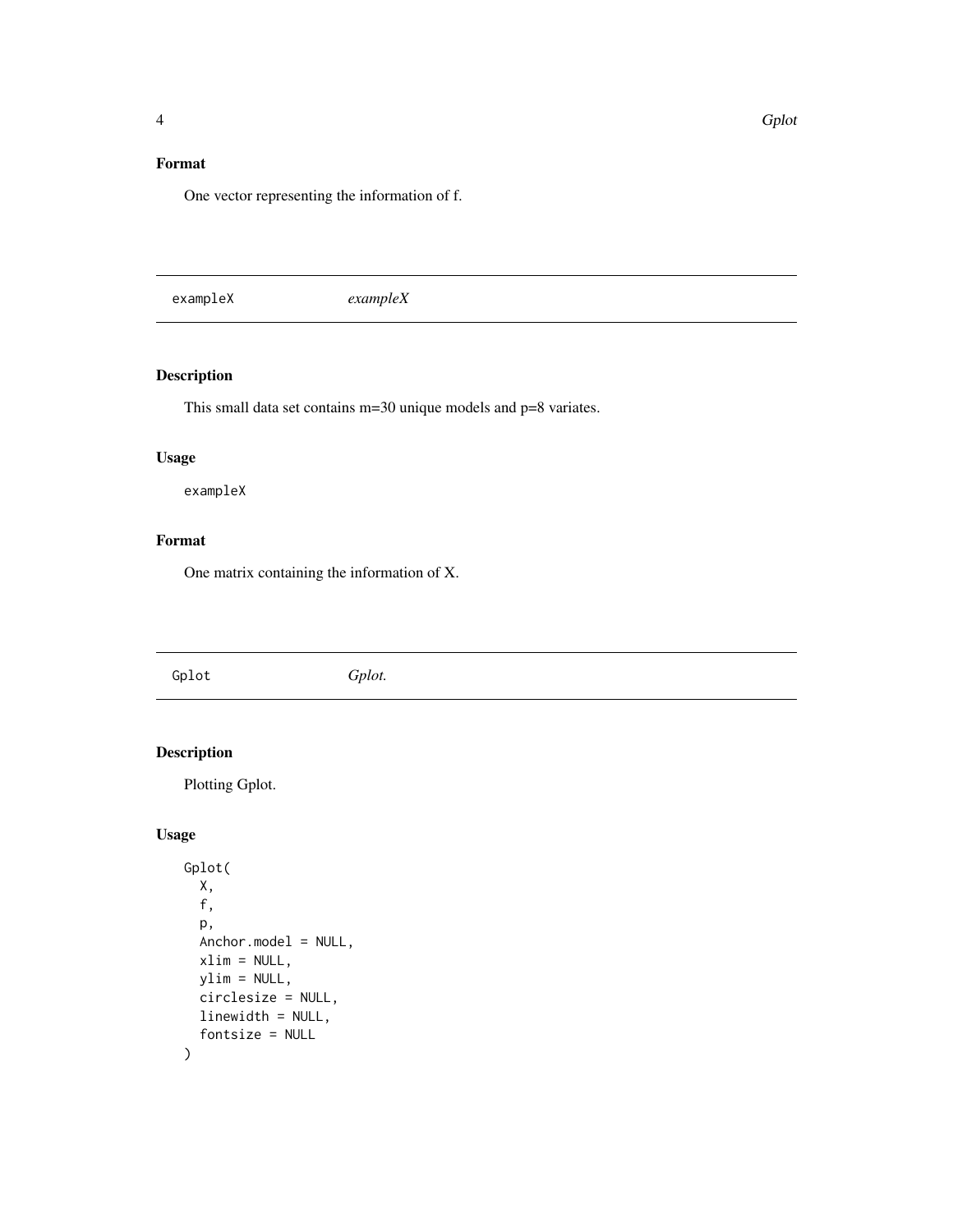#### <span id="page-4-0"></span>Groupinfo 5

#### Arguments

| $\times$     | A m*p matrix which contains m different p-dimensional models. All the ele-<br>ments are either $0$ or $1$ .                         |
|--------------|-------------------------------------------------------------------------------------------------------------------------------------|
| $\mathsf{f}$ | A vector with m elements which represent each model's frequency in X.                                                               |
| p            | The number of variate in the model.                                                                                                 |
| Anchor.model | A vector containing p elements with either 1 or 0 value and must be found in X.<br>Default is the model with the highest frequency. |
| xlim         | A vector with two elements which determine the range of x-axis in the plot.                                                         |
| ylim         | A vector with two elements which determine the range of y-axis in the plot.                                                         |
| circlesize   | customize the size of the circle in the plot, default is 10.                                                                        |
| linewidth    | Customize the width of the line in the plot, default is 1.                                                                          |
| fontsize     | Customize the size of the font in the circles, default is 1.5.                                                                      |

#### Value

A list with components

| Gplot.info   | The table includes all the information about each group, i.e., the total possible<br>number of models in the group and the actual existing number of model in the<br>group. |
|--------------|-----------------------------------------------------------------------------------------------------------------------------------------------------------------------------|
| MC.histogram | The frequency of model complexity.                                                                                                                                          |
| HD.histogram | The frequency of Hamming distance.                                                                                                                                          |

#### Examples

```
data(exampleX)
X=exampleX
data(examplef)
f=examplef
p=8
G<sub>e</sub>xample1 = Gplot(X, f, p)G_example2 = Gplot(X, f, p, xlim=c(0, 7), ylim=c(3, 8))G_example3 = Gplot(X, f, p, xlim=c(0, 7), ylim=c(3, 8), circlesize=15, linewidth=2, fontsize=3)
```

| Groupinfo | Group the models according to their Hamming distance and Model |
|-----------|----------------------------------------------------------------|
|           | complexity to the anchor model                                 |

#### Description

Group the given models

#### Usage

 $Groupinfo(X, f, p, Anchor.model = NULL)$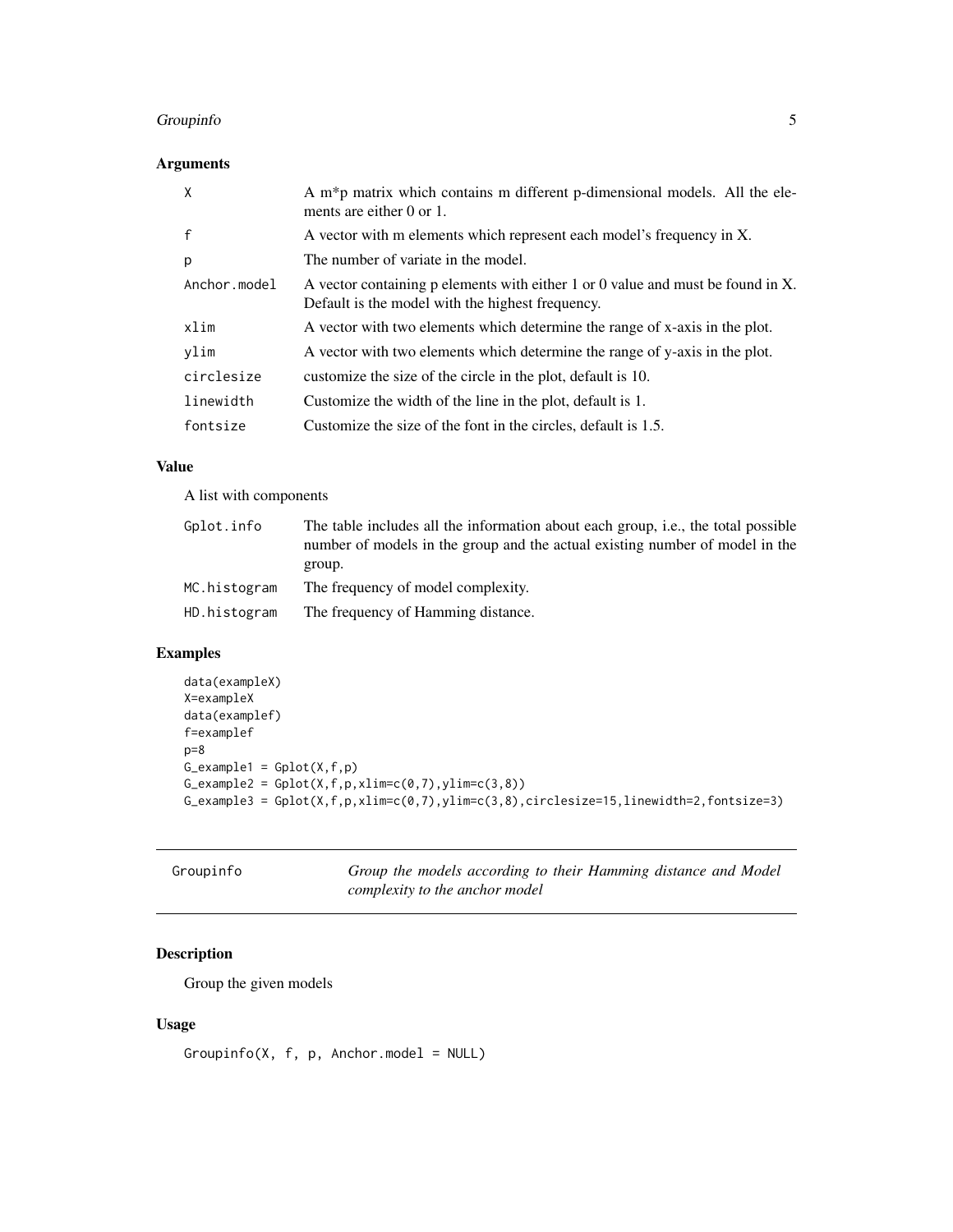#### <span id="page-5-0"></span>Arguments

| X            | A m <sup>*</sup> p matrix which contains m different p-dimensional models. All the ele-<br>ments are either 0 or 1.                 |
|--------------|-------------------------------------------------------------------------------------------------------------------------------------|
| f            | A vector with m elements which represent each model's frequency in X.                                                               |
| p            | The number of variate in the model                                                                                                  |
| Anchor.model | A vector containing p elements with either 1 or 0 value and must be found in X.<br>Default is the model with the highest frequency. |

#### Value

A summarized information of the grouped models.

Hplot *Hplot.*

#### Description

Plotting Hplot.

### Usage

```
Hplot(
 X,
 f,
 p,
 Anchor.model = NULL,
 xlim = NULL,
 ylim = NULL,
 circlesize = NULL,
 linewidth = NULL,
  fontsize = NULL
)
```
#### Arguments

| $\times$     | A m*p matrix which contains m different p-dimensional models. All the ele-<br>ments are either $0$ or $1$ .                         |
|--------------|-------------------------------------------------------------------------------------------------------------------------------------|
| $\mathsf{f}$ | A vector with m elements which represent each model's frequency in X.                                                               |
| p            | The number of variate in the model.                                                                                                 |
| Anchor.model | A vector containing p elements with either 1 or 0 value and must be found in X.<br>Default is the model with the highest frequency. |
| xlim         | A vector with two elements which determine the range of x-axis in the plot.                                                         |
| ylim         | A vector with two elements which determine the range of y-axis in the plot.                                                         |
| circlesize   | customize the size of the circle in the plot, default is 10.                                                                        |
| linewidth    | Customize the width of the line in the plot, default is 1.                                                                          |
| fontsize     | Customize the size of the font in the circles, default is 1.5.                                                                      |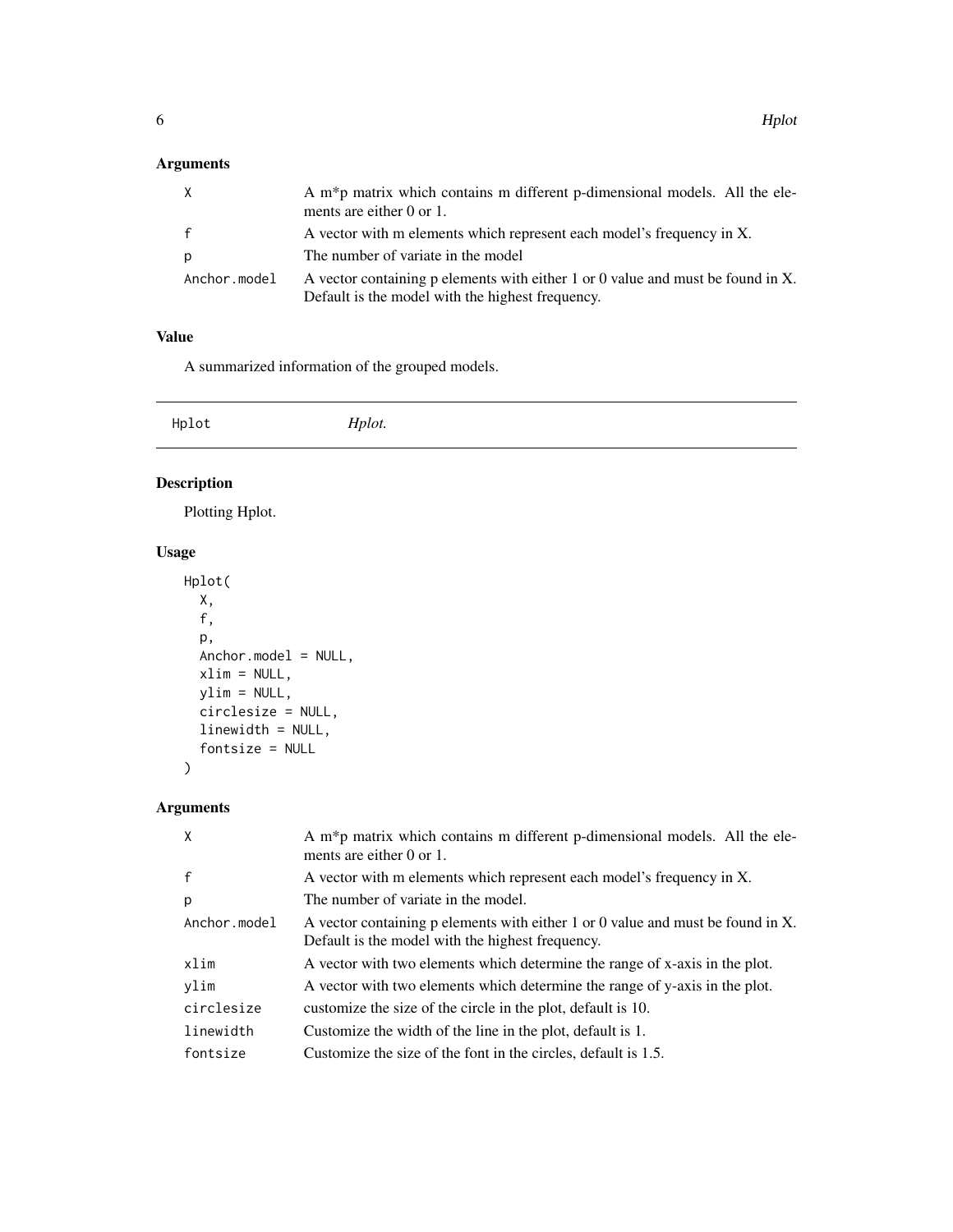#### <span id="page-6-0"></span>Value

A list with components

Hplot.info The table includes all the information about each group, i.e., the total possible number of models in the group and the actual existing number of model in the group.

Hplus.histogram

The frequency of Hamming distance plus.

Hminus.histogram

The frequency of Hamming distance minus.

#### Examples

```
data(exampleX)
X=exampleX
data(examplef)
f=examplef
p=8H<sup>-</sup>example1 = Hplot(X,f,p)
H_{\text{example2}} = Hplot(X, f, p, xlim=c(0, 4), ylim=c(0, 2))H_example3 = Hplot(X,f,p,xlim=c(0,4),ylim=c(0,2),circlesize=15,linewidth=2,fontsize=3)
```
VDSM\_heatmap *VDSM-heatmap.*

#### Description

Plotting the VDSM-heatmap.

#### Usage

```
VDSM_heatmap(
 X,
  f,
 p,
 Anchor.estimate,
 xlim = NULL,
 vlim = NULL,Anchor.model = NULL,
  fontsize = NULL
)
```
#### Arguments

| $\mathsf{X}$ | A m <sup>*</sup> p matrix which contains m different p-dimensional models. All the ele-<br>ments are either $0$ or $1$ . |
|--------------|--------------------------------------------------------------------------------------------------------------------------|
|              | A vector with m elements which represent each model's frequency in X.                                                    |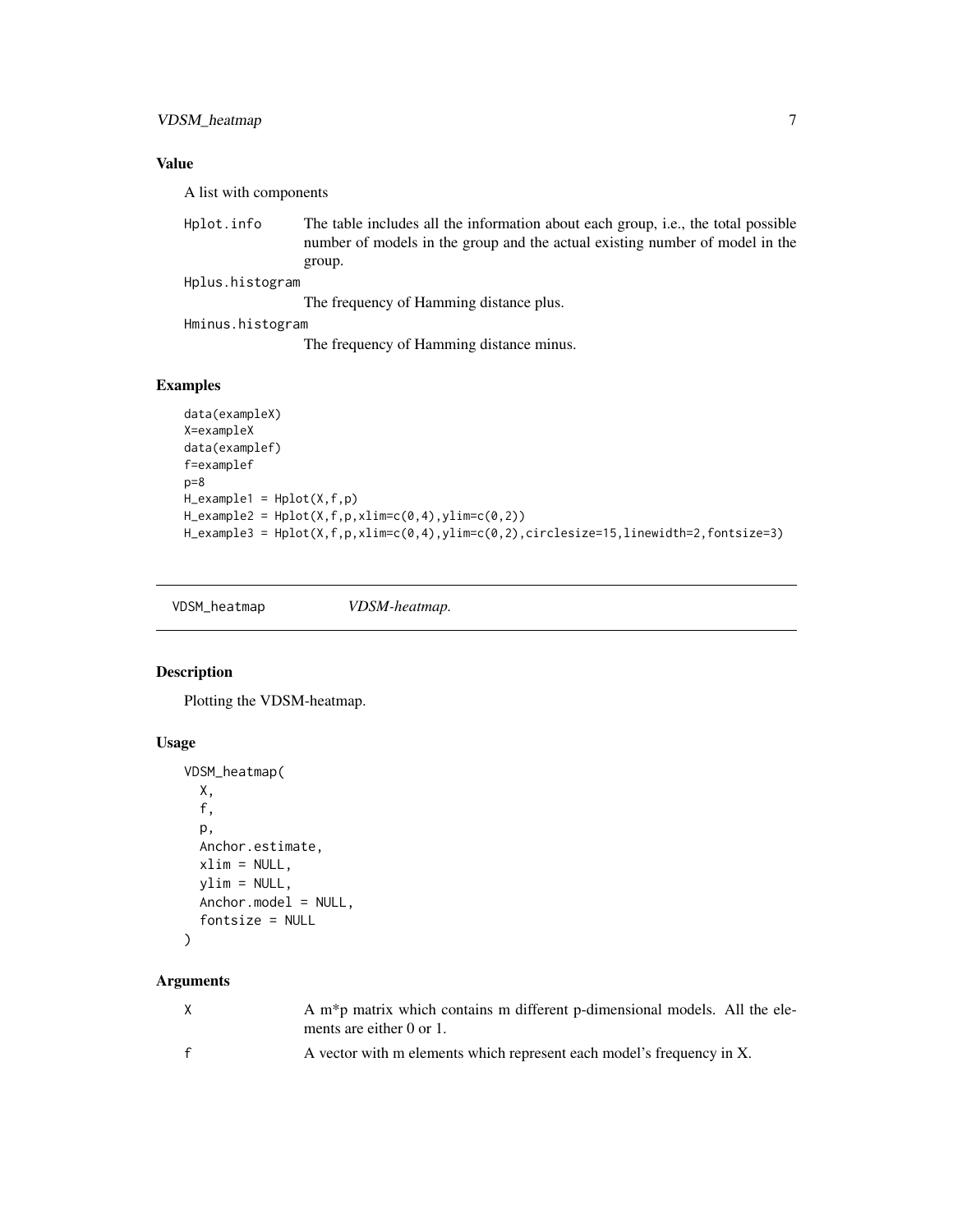<span id="page-7-0"></span>

| p               | The number of variate in the model.                                                                                                 |
|-----------------|-------------------------------------------------------------------------------------------------------------------------------------|
| Anchor.estimate |                                                                                                                                     |
|                 | An estimation for the anchor model.                                                                                                 |
| xlim            | A vector with two elements which determine the range of x-axis in the plot.                                                         |
| vlim            | A vector with two elements which determine the range of y-axis in the plot.                                                         |
| Anchor.model    | A vector containing p elements with either 1 or 0 value and must be found in X.<br>Default is the model with the highest frequency. |
| fontsize        | Customize the size of the font in the circles, default is 1.5.                                                                      |
|                 |                                                                                                                                     |

#### Value

A list with components

| Heatmap.info              | The table includes all the information about each group, i.e., the total possible<br>number of models in the group and the actual existing number of model in the |  |  |
|---------------------------|-------------------------------------------------------------------------------------------------------------------------------------------------------------------|--|--|
|                           | group.                                                                                                                                                            |  |  |
|                           | Hplus.histogram                                                                                                                                                   |  |  |
|                           | The frequency of Hamming distance plus.                                                                                                                           |  |  |
| Hminus.weighted.histogram |                                                                                                                                                                   |  |  |
|                           | The frequency of Hamming distance minus-weighted.                                                                                                                 |  |  |

#### Examples

```
data(exampleX)
X=exampleX
data(examplef)
f=examplef
p=8
Anchor.estimate=c(3,2.5,2,1.5,1,0,0,0)
Heatmap_example1 = VDSM_heatmap(X,f,p,Anchor.estimate)
Heatmap_example2 = VDSM_heatmap(X,f,p,Anchor.estimate,fontsize=3)
Heatmap_example3 = VDSM_heatmap(X,f,p,Anchor.estimate,xlim=c(0,5),ylim=c(0,5),fontsize=3)
```
VDSM\_scatterplot *VDSM-Scatterplot.*

#### Description

Plotting the VDSM-Scatterplot.

#### Usage

```
VDSM_scatterplot(
  X,
  f,
 p,
 Anchor.estimate,
```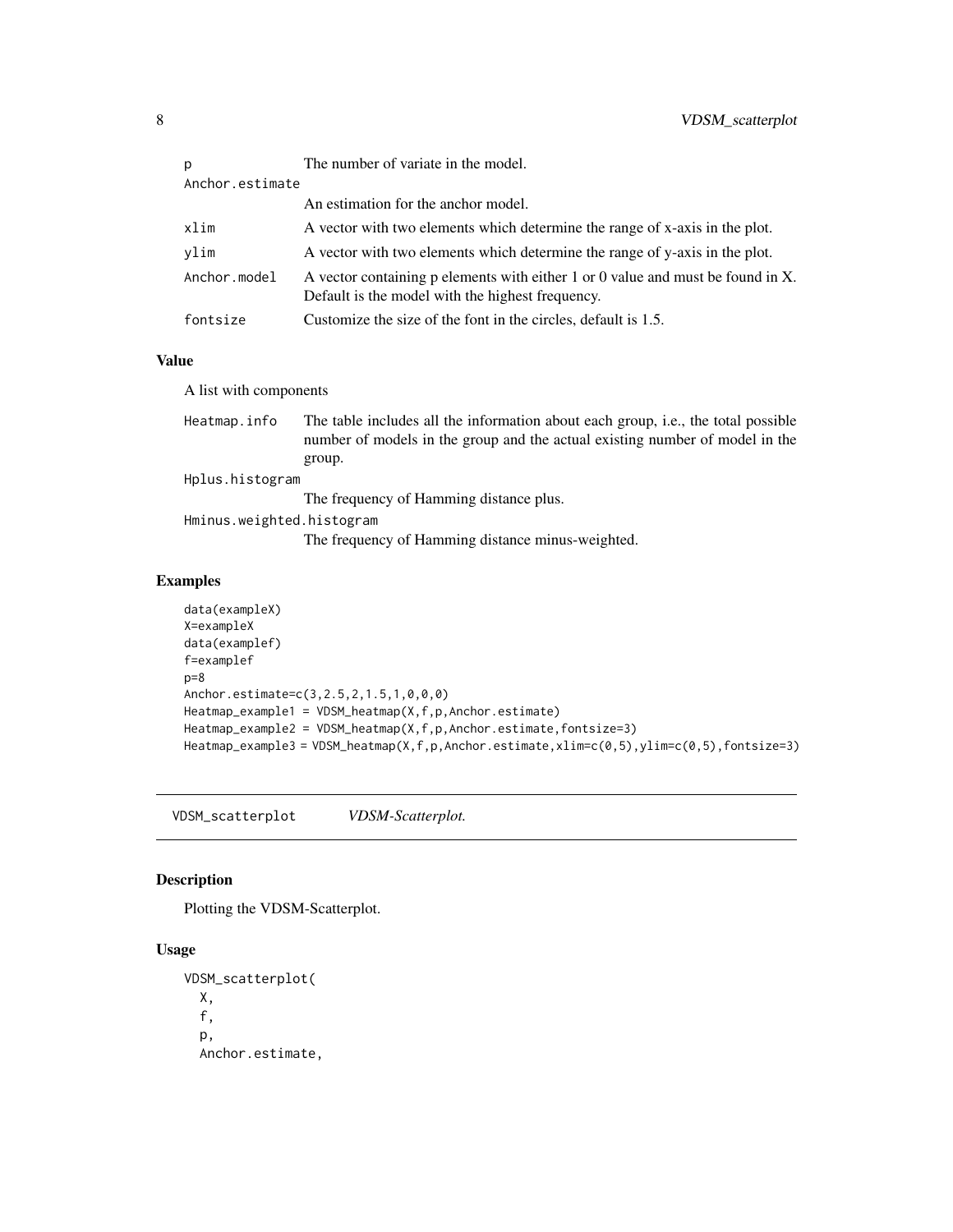#### VDSM\_scatterplot 9

```
xlim = NULL,ylim = NULL,
 Anchor.model = NULL,
 circlesize = NULL,
  fontsize = NULL
\mathcal{L}
```
#### Arguments

| X               | A m*p matrix which contains m different p-dimensional models. All the ele-<br>ments are either $0$ or $1$ .                         |
|-----------------|-------------------------------------------------------------------------------------------------------------------------------------|
| $\mathsf{f}$    | A vector with m elements which represent each model's frequency in X.                                                               |
| p               | The number of variate in the model.                                                                                                 |
| Anchor.estimate |                                                                                                                                     |
|                 | An estimation for the anchor model.                                                                                                 |
| xlim            | A vector with two elements which determine the range of x-axis in the plot.                                                         |
| vlim            | A vector with two elements which determine the range of y-axis in the plot.                                                         |
| Anchor.model    | A vector containing p elements with either 1 or 0 value and must be found in X.<br>Default is the model with the highest frequency. |
| circlesize      | customize the size of the circle in the plot, default is 10.                                                                        |
| fontsize        | Customize the size of the font in the circles, default is 1.5.                                                                      |

#### Value

A list with components

```
Scatterplot.info
```
The table includes all the information about each group, i.e., the total possible number of models in the group and the actual existing number of model in the group.

Hplus.histogram

The frequency of Hamming distance plus.

```
Hminus.weighted.histogram
```
The frequency of Hamming distance minus-weighted.

#### Examples

```
data(exampleX)
X=exampleX
data(examplef)
f=examplef
p=8
Anchor.estimate=c(3,2.5,2,1.5,1,0,0,0)
Scatter_example1 = VDSM_scatterplot(X,f,p,Anchor.estimate)
Scatter_example2 = VDSM_scatterplot(X,f,p,Anchor.estimate,xlim=c(0,5),
ylim=c(0,8),circlesize=15,fontsize=2)
```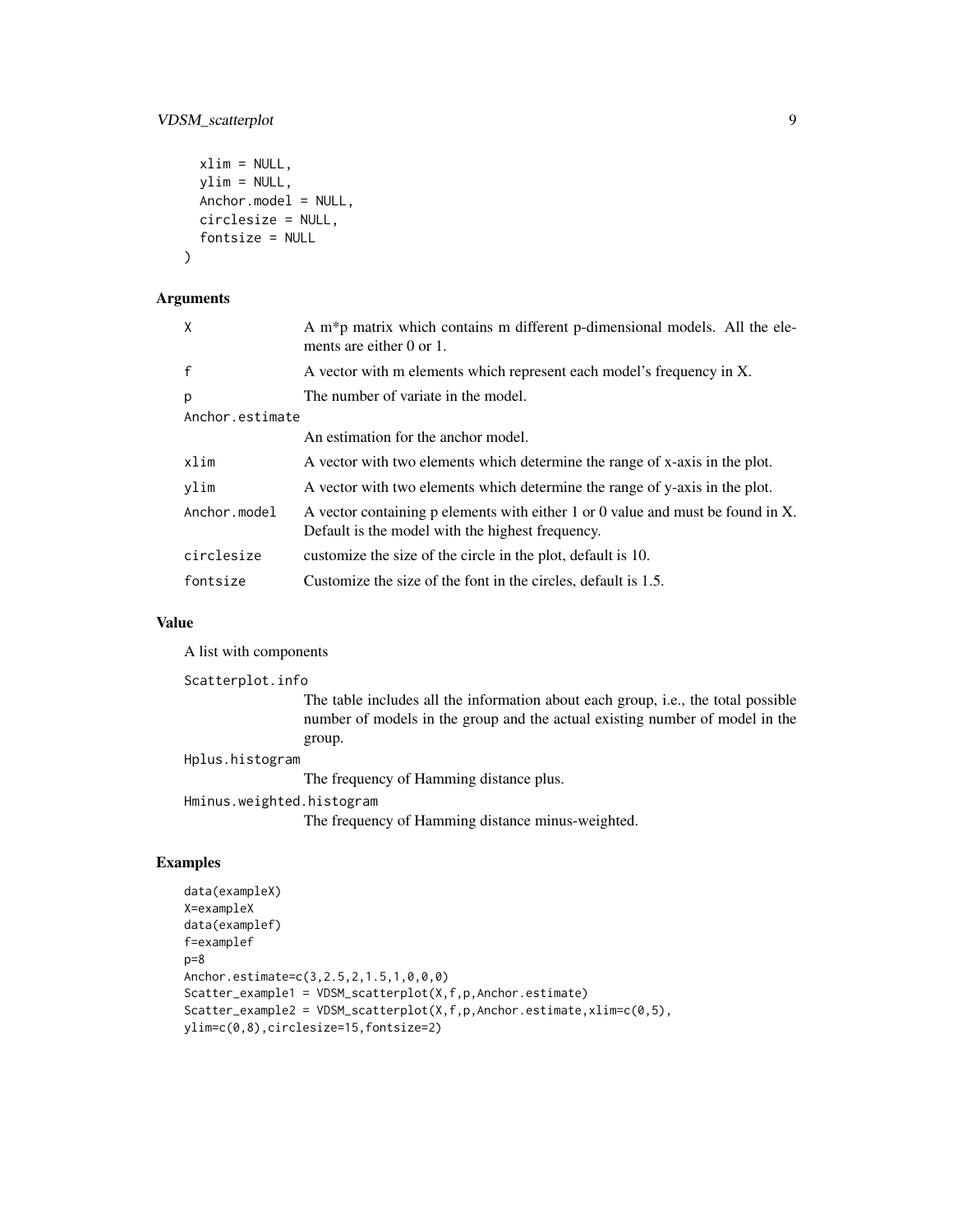<span id="page-9-0"></span>VDSM\_scatter\_heat *VDSM-Scatter-heatmap-info*

#### Description

Report VDSM-Scatter-heatmap-infomation

#### Usage

VDSM\_scatter\_heat(X, f, p, Anchor.estimate, Anchor.model = NULL)

#### Arguments

| $\times$        | A m*p matrix which contains m different p-dimensional models. All the ele-<br>ments are either $0$ or $1$ .                         |  |
|-----------------|-------------------------------------------------------------------------------------------------------------------------------------|--|
| $\mathsf{f}$    | A vector with m elements which represent each model's frequency in X.                                                               |  |
| p               | The number of variate in the model                                                                                                  |  |
| Anchor.estimate |                                                                                                                                     |  |
|                 | An estimation for the anchor model                                                                                                  |  |
| Anchor.model    | A vector containing p elements with either 1 or 0 value and must be found in X.<br>Default is the model with the highest frequency. |  |

#### Value

A list of information which helps to plot VDSM-Scatter-heatmap.